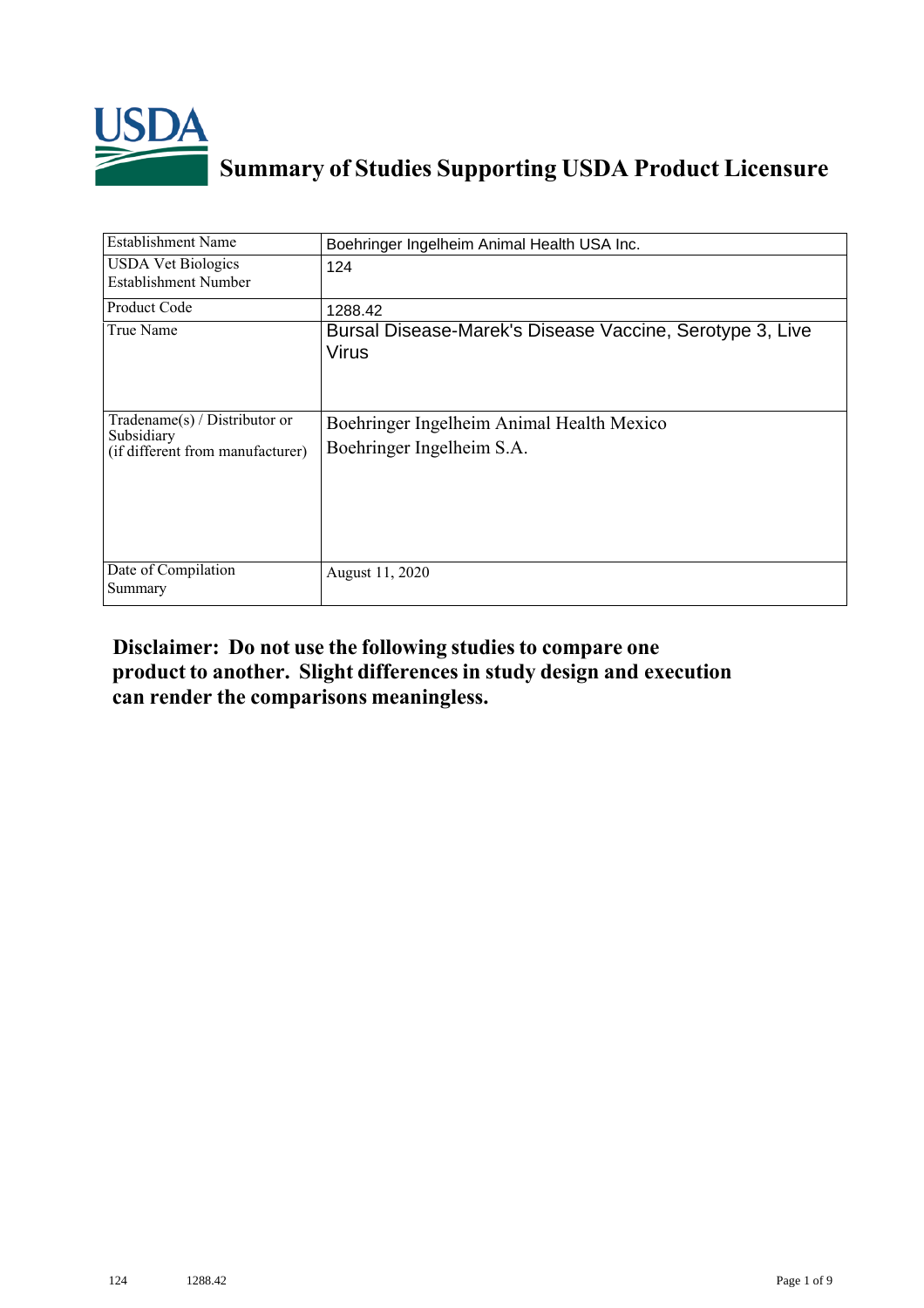| <b>Study Type</b>              | Efficacy                                                                                                                                                                                                                                                                                                                    |
|--------------------------------|-----------------------------------------------------------------------------------------------------------------------------------------------------------------------------------------------------------------------------------------------------------------------------------------------------------------------------|
| <b>Pertaining to</b>           | Infectious bursal disease virus, standard                                                                                                                                                                                                                                                                                   |
| <b>Study Purpose</b>           | Demonstrate efficacy against standard infectious bursal disease                                                                                                                                                                                                                                                             |
| <b>Product Administration</b>  | Subcutaneously                                                                                                                                                                                                                                                                                                              |
| <b>Study Animals</b>           | Chickens                                                                                                                                                                                                                                                                                                                    |
| <b>Challenge Description</b>   |                                                                                                                                                                                                                                                                                                                             |
| <b>Interval observed after</b> |                                                                                                                                                                                                                                                                                                                             |
| challenge                      |                                                                                                                                                                                                                                                                                                                             |
| <b>Results</b>                 | Study data were evaluated by USDA-APHIS prior to product<br>licensure and met regulatory standards for acceptance at the time of<br>submission. No data are published because this study was submitted<br>to USDA-APHIS prior to January 1, 2007, and APHIS only requires<br>publication of data submitted after that date. |
| <b>USDA Approval Date</b>      | May 27, 1982                                                                                                                                                                                                                                                                                                                |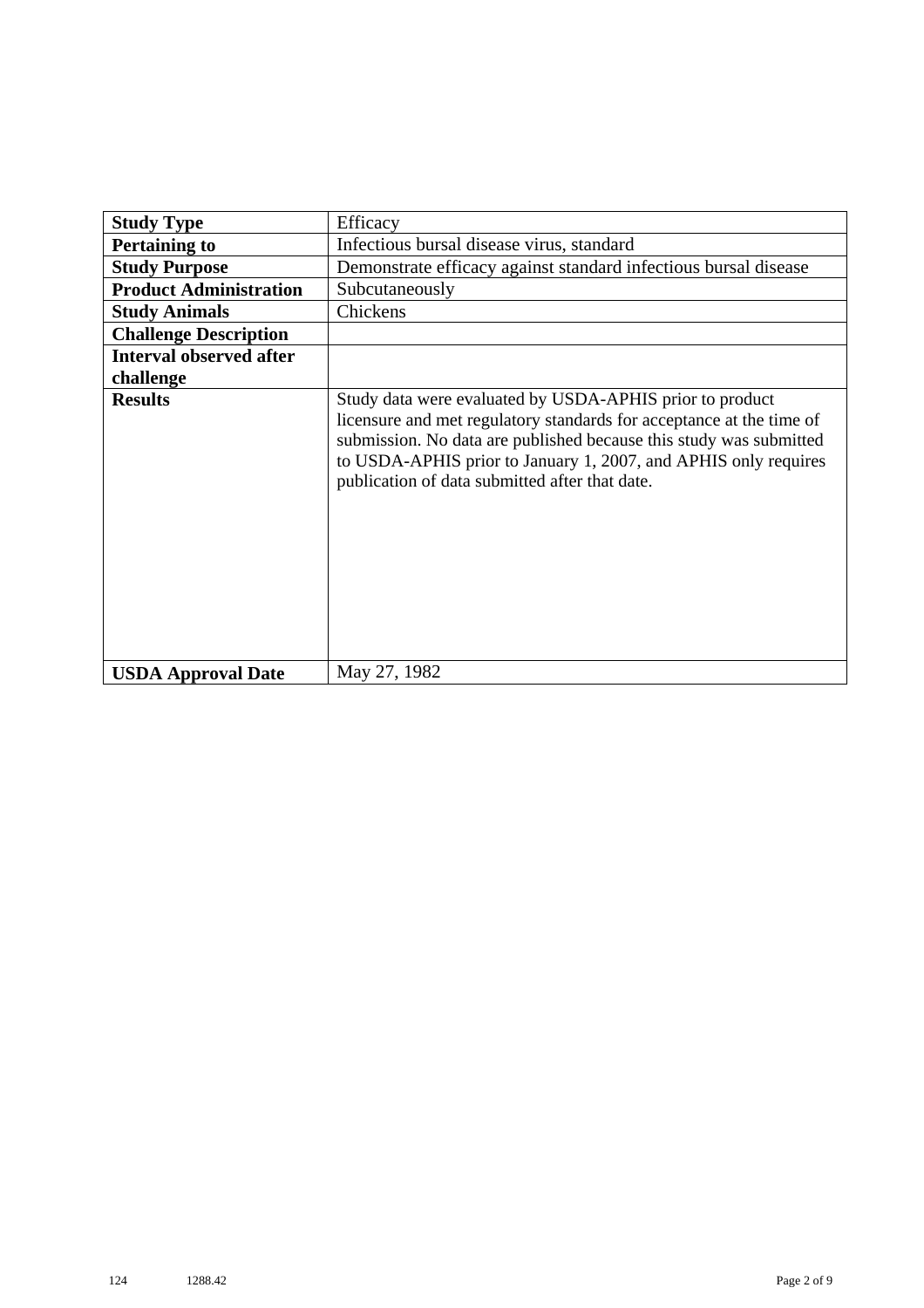| <b>Study Type</b>              | Efficacy                                                                                                                                                                                                                                                                                                                    |
|--------------------------------|-----------------------------------------------------------------------------------------------------------------------------------------------------------------------------------------------------------------------------------------------------------------------------------------------------------------------------|
|                                |                                                                                                                                                                                                                                                                                                                             |
| <b>Pertaining to</b>           | Infectious bursal disease virus, standard                                                                                                                                                                                                                                                                                   |
| <b>Study Purpose</b>           | Demonstrate efficacy against infectious bursal disease virus,                                                                                                                                                                                                                                                               |
|                                | standard                                                                                                                                                                                                                                                                                                                    |
| <b>Product Administration</b>  | In ovo                                                                                                                                                                                                                                                                                                                      |
| <b>Study Animals</b>           | Chicken eggs at 18 days of embryonation                                                                                                                                                                                                                                                                                     |
| <b>Challenge Description</b>   |                                                                                                                                                                                                                                                                                                                             |
| <b>Interval observed after</b> |                                                                                                                                                                                                                                                                                                                             |
| challenge                      |                                                                                                                                                                                                                                                                                                                             |
| <b>Results</b>                 | Study data were evaluated by USDA-APHIS prior to product<br>licensure and met regulatory standards for acceptance at the time of<br>submission. No data are published because this study was submitted<br>to USDA-APHIS prior to January 1, 2007, and APHIS only requires<br>publication of data submitted after that date. |
| <b>USDA Approval Date</b>      | May 23, 1994                                                                                                                                                                                                                                                                                                                |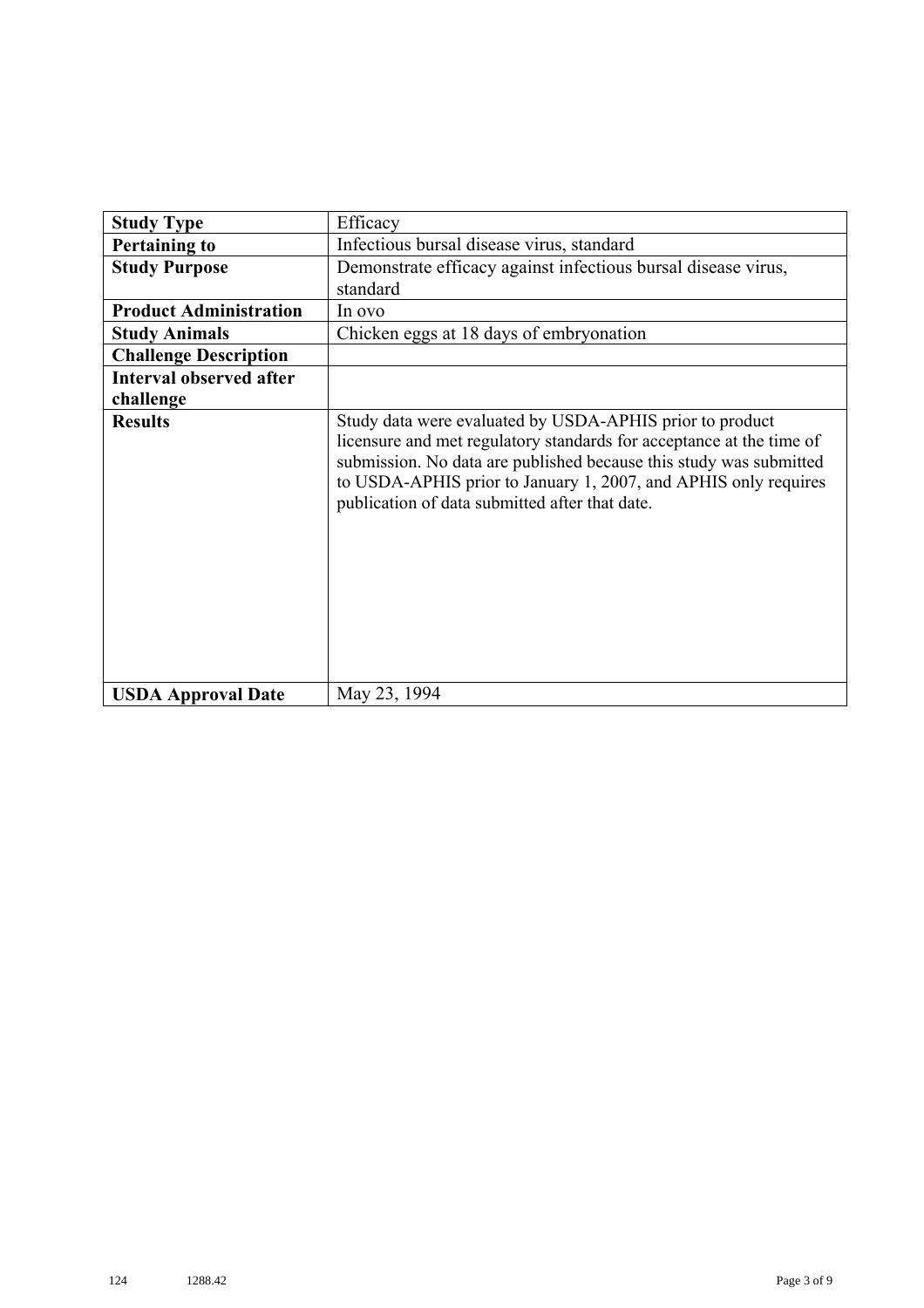| <b>Study Type</b>              | Efficacy                                                                                                                                                                                                                                                                                                                    |
|--------------------------------|-----------------------------------------------------------------------------------------------------------------------------------------------------------------------------------------------------------------------------------------------------------------------------------------------------------------------------|
| <b>Pertaining to</b>           | Infectious bursal disease virus, standard                                                                                                                                                                                                                                                                                   |
| <b>Study Purpose</b>           | Demonstrate efficacy against standard infectious bursal disease                                                                                                                                                                                                                                                             |
|                                | virus                                                                                                                                                                                                                                                                                                                       |
| <b>Product Administration</b>  | Subcutaneously                                                                                                                                                                                                                                                                                                              |
| <b>Study Animals</b>           | Chickens                                                                                                                                                                                                                                                                                                                    |
| <b>Challenge Description</b>   |                                                                                                                                                                                                                                                                                                                             |
| <b>Interval observed after</b> |                                                                                                                                                                                                                                                                                                                             |
| challenge                      |                                                                                                                                                                                                                                                                                                                             |
| <b>Results</b>                 | Study data were evaluated by USDA-APHIS prior to product<br>licensure and met regulatory standards for acceptance at the time of<br>submission. No data are published because this study was submitted<br>to USDA-APHIS prior to January 1, 2007, and APHIS only requires<br>publication of data submitted after that date. |
| <b>USDA Approval Date</b>      | May 5, 1982                                                                                                                                                                                                                                                                                                                 |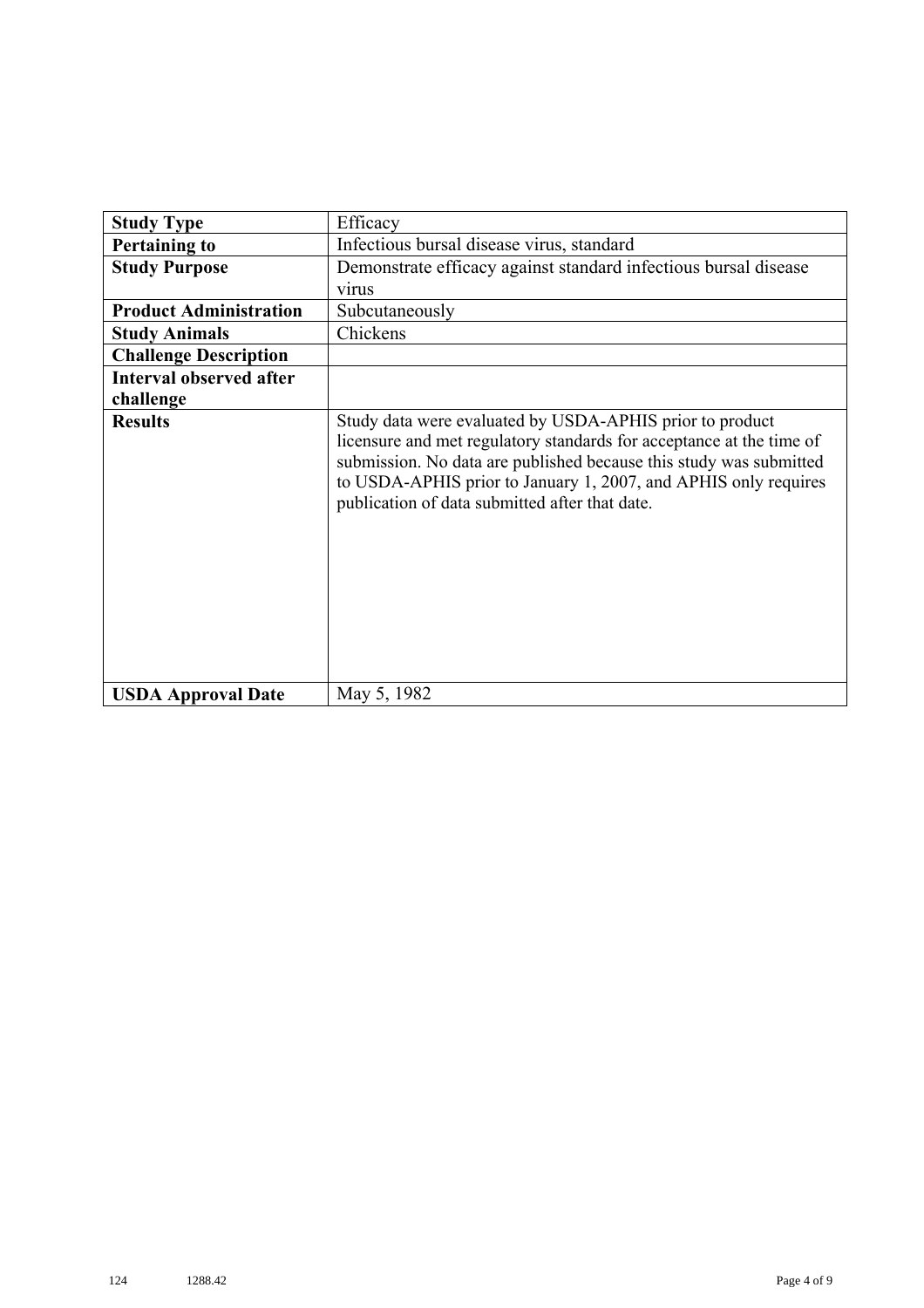| <b>Study Type</b>              | Efficacy                                                                                                                                                                                                                                                                                                                    |
|--------------------------------|-----------------------------------------------------------------------------------------------------------------------------------------------------------------------------------------------------------------------------------------------------------------------------------------------------------------------------|
| <b>Pertaining to</b>           | Marek's Disease Virus                                                                                                                                                                                                                                                                                                       |
| <b>Study Purpose</b>           | Efficacy against Marek's Disease                                                                                                                                                                                                                                                                                            |
| <b>Product Administration</b>  | In ovo at 18-19 days of embryonation                                                                                                                                                                                                                                                                                        |
| <b>Study Animals</b>           | Chickens                                                                                                                                                                                                                                                                                                                    |
| <b>Challenge Description</b>   | Marek's Disease Virus RB1B                                                                                                                                                                                                                                                                                                  |
| <b>Interval observed after</b> |                                                                                                                                                                                                                                                                                                                             |
| challenge                      |                                                                                                                                                                                                                                                                                                                             |
| <b>Results</b>                 | Study data were evaluated by USDA-APHIS prior to product<br>licensure and met regulatory standards for acceptance at the time of<br>submission. No data are published because this study was submitted<br>to USDA-APHIS prior to January 1, 2007, and APHIS only requires<br>publication of data submitted after that date. |
| <b>USDA Approval Date</b>      | October 8, 1993                                                                                                                                                                                                                                                                                                             |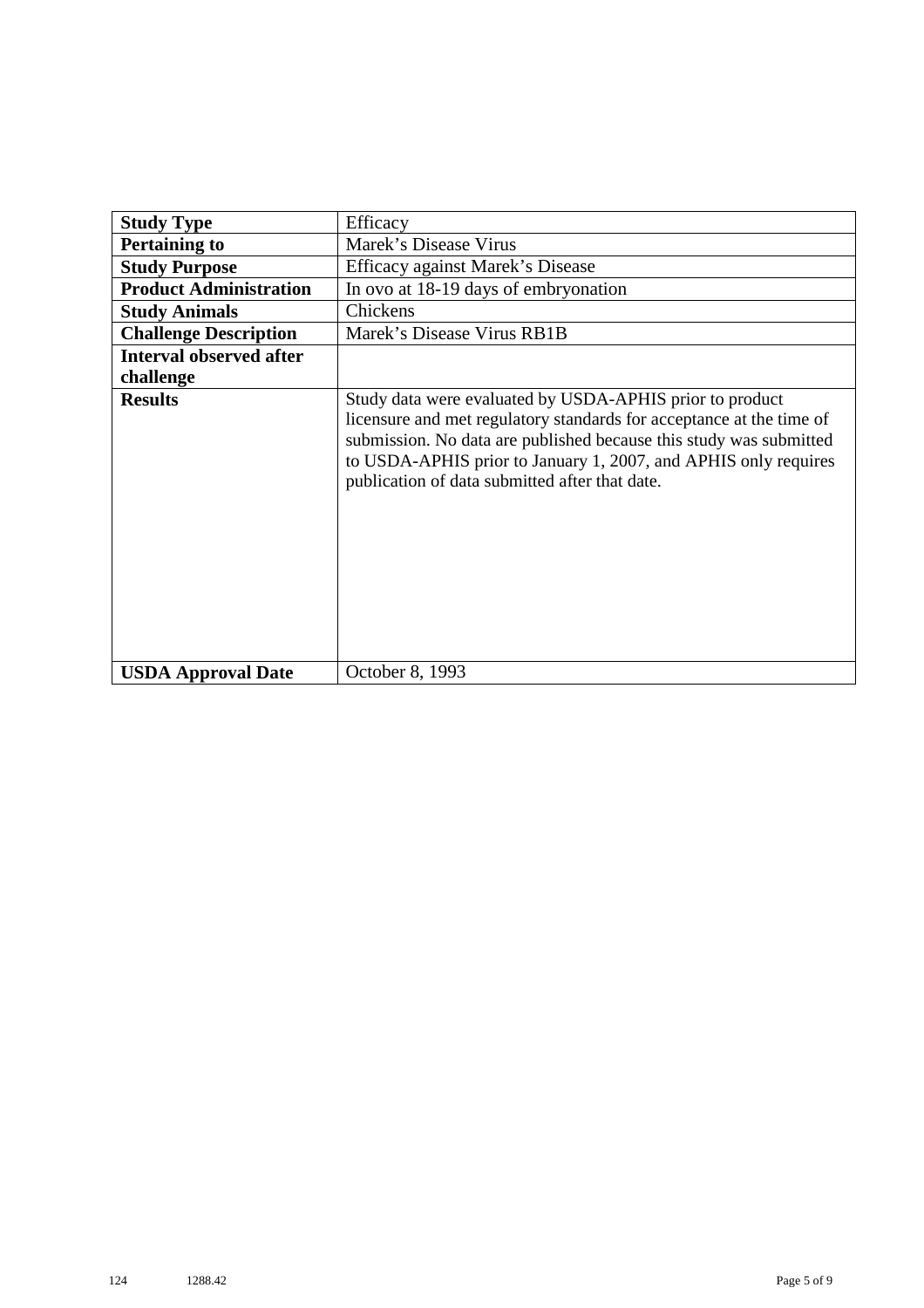| <b>Study Type</b>              | Efficacy                                                                                                                                                                                                                                                                                                                    |
|--------------------------------|-----------------------------------------------------------------------------------------------------------------------------------------------------------------------------------------------------------------------------------------------------------------------------------------------------------------------------|
| <b>Pertaining to</b>           | Marek's disease                                                                                                                                                                                                                                                                                                             |
| <b>Study Purpose</b>           | Demonstrate efficacy against Marek's disease                                                                                                                                                                                                                                                                                |
| <b>Product Administration</b>  | In ovo at 18 days of embryonation                                                                                                                                                                                                                                                                                           |
| <b>Study Animals</b>           | Chickens                                                                                                                                                                                                                                                                                                                    |
| <b>Challenge Description</b>   | Marek's Disease Virus RB1B                                                                                                                                                                                                                                                                                                  |
| <b>Interval observed after</b> |                                                                                                                                                                                                                                                                                                                             |
| challenge                      |                                                                                                                                                                                                                                                                                                                             |
| <b>Results</b>                 | Study data were evaluated by USDA-APHIS prior to product<br>licensure and met regulatory standards for acceptance at the time of<br>submission. No data are published because this study was submitted<br>to USDA-APHIS prior to January 1, 2007, and APHIS only requires<br>publication of data submitted after that date. |
| <b>USDA Approval Date</b>      | May 23, 1994                                                                                                                                                                                                                                                                                                                |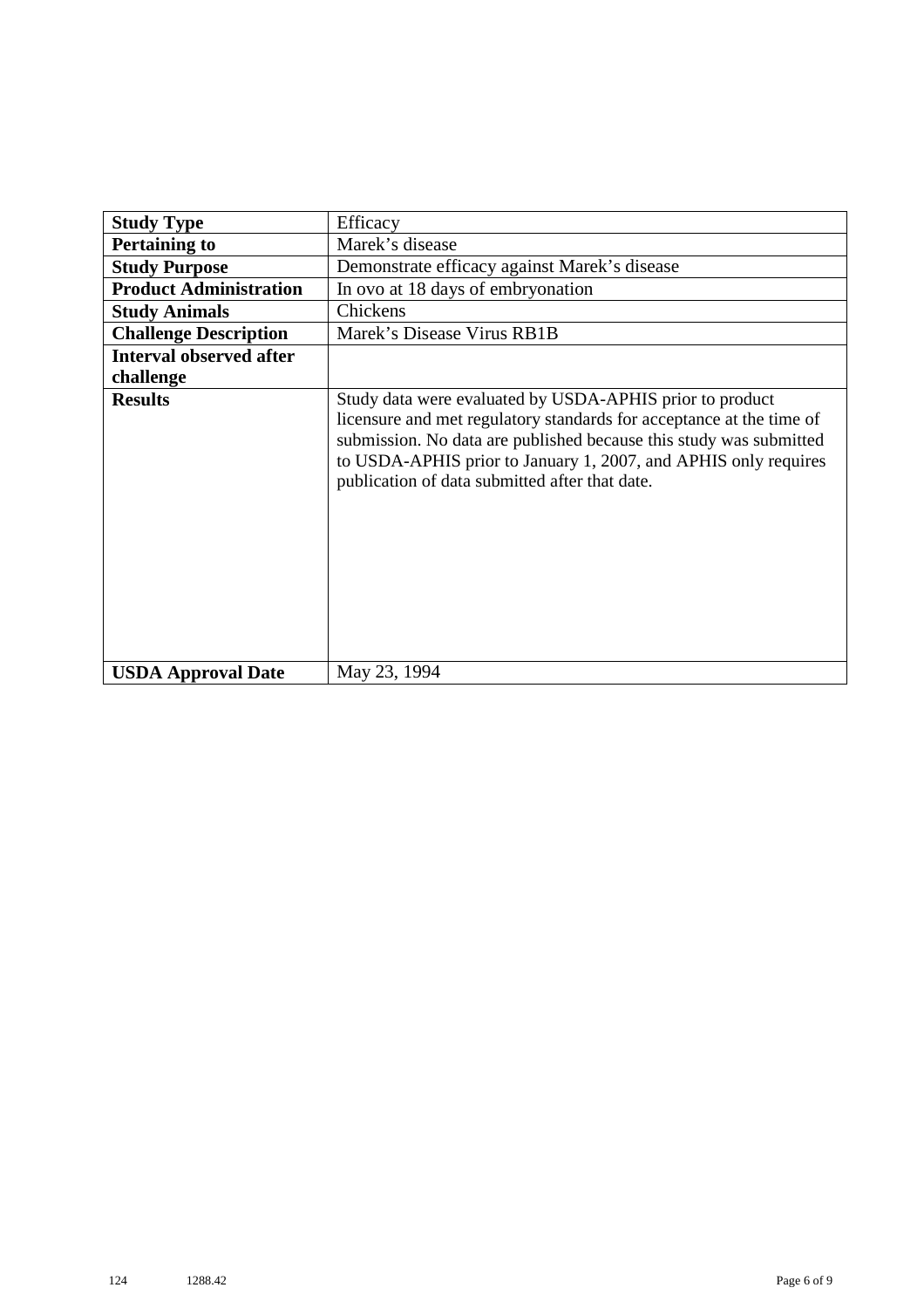| <b>Study Type</b>              | Efficacy                                                                                                                                                                                                                                                                                                                    |
|--------------------------------|-----------------------------------------------------------------------------------------------------------------------------------------------------------------------------------------------------------------------------------------------------------------------------------------------------------------------------|
| <b>Pertaining to</b>           | Marek's Disease Virus                                                                                                                                                                                                                                                                                                       |
| <b>Study Purpose</b>           | Efficacy against Marek's Disease                                                                                                                                                                                                                                                                                            |
| <b>Product Administration</b>  | Subcutaneous at day-of-age                                                                                                                                                                                                                                                                                                  |
| <b>Study Animals</b>           | Chickens                                                                                                                                                                                                                                                                                                                    |
| <b>Challenge Description</b>   | Marek's Disease Virus RB1B                                                                                                                                                                                                                                                                                                  |
| <b>Interval observed after</b> |                                                                                                                                                                                                                                                                                                                             |
| challenge                      |                                                                                                                                                                                                                                                                                                                             |
| <b>Results</b>                 | Study data were evaluated by USDA-APHIS prior to product<br>licensure and met regulatory standards for acceptance at the time of<br>submission. No data are published because this study was submitted<br>to USDA-APHIS prior to January 1, 2007, and APHIS only<br>requires publication of data submitted after that date. |
| <b>USDA Approval Date</b>      | January 26, 1990                                                                                                                                                                                                                                                                                                            |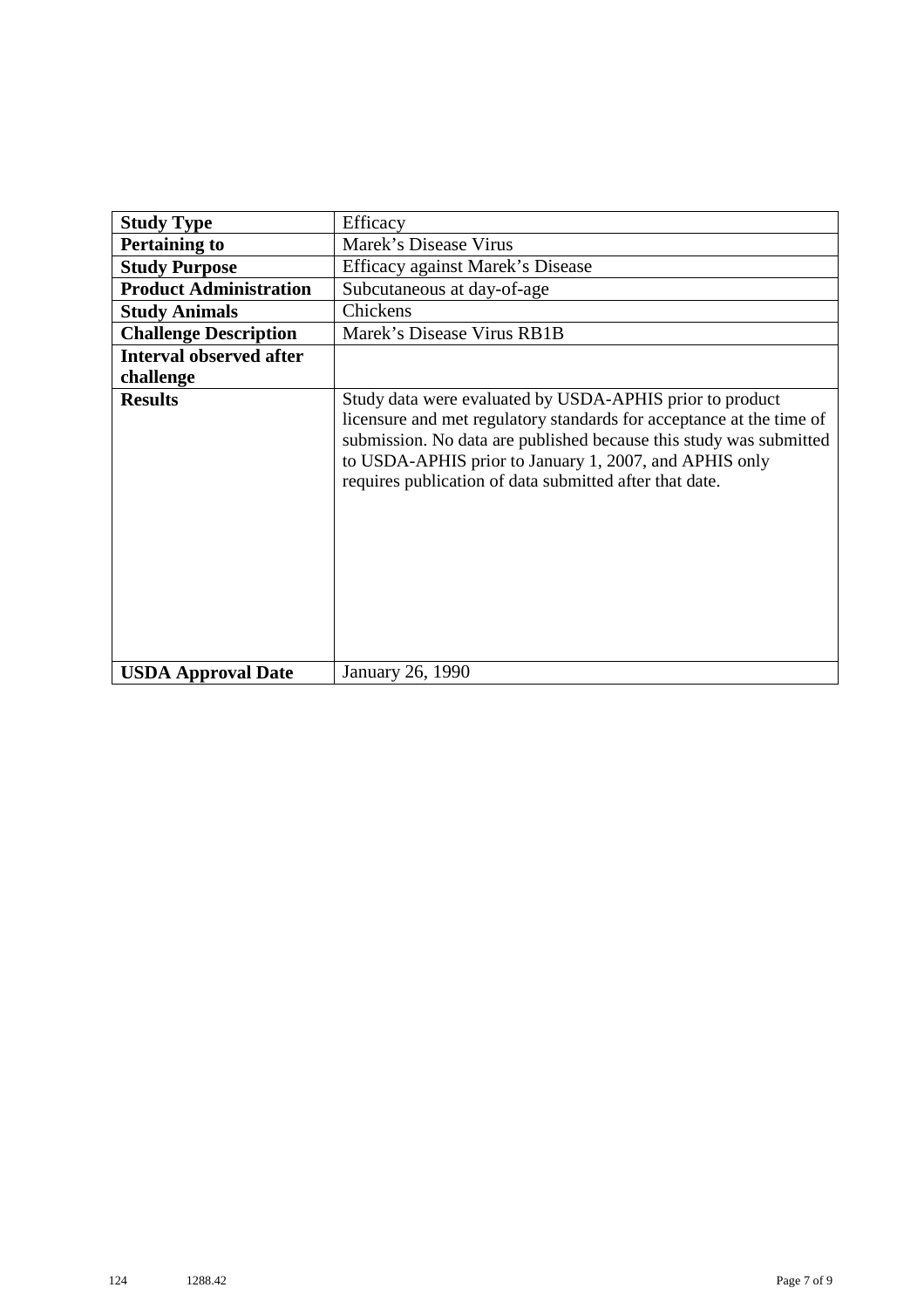| <b>Study Type</b>              | Safety                                                                                                                                                                                        |
|--------------------------------|-----------------------------------------------------------------------------------------------------------------------------------------------------------------------------------------------|
| <b>Pertaining to</b>           | ALL                                                                                                                                                                                           |
| <b>Study Purpose</b>           | To evaluate safety under field conditions                                                                                                                                                     |
| <b>Product Administration</b>  | Subcutaneously                                                                                                                                                                                |
| <b>Study Animals</b>           | Chickens                                                                                                                                                                                      |
| <b>Challenge Description</b>   |                                                                                                                                                                                               |
| <b>Interval observed after</b> |                                                                                                                                                                                               |
| challenge                      |                                                                                                                                                                                               |
| <b>Results</b>                 | Study data were evaluated by USDA-APHIS prior to product<br>licensure and met regulatory standards for acceptance at the time of<br>submission. Study data, however, are no longer available. |
| <b>USDA Approval Date</b>      | November 23, 1982                                                                                                                                                                             |